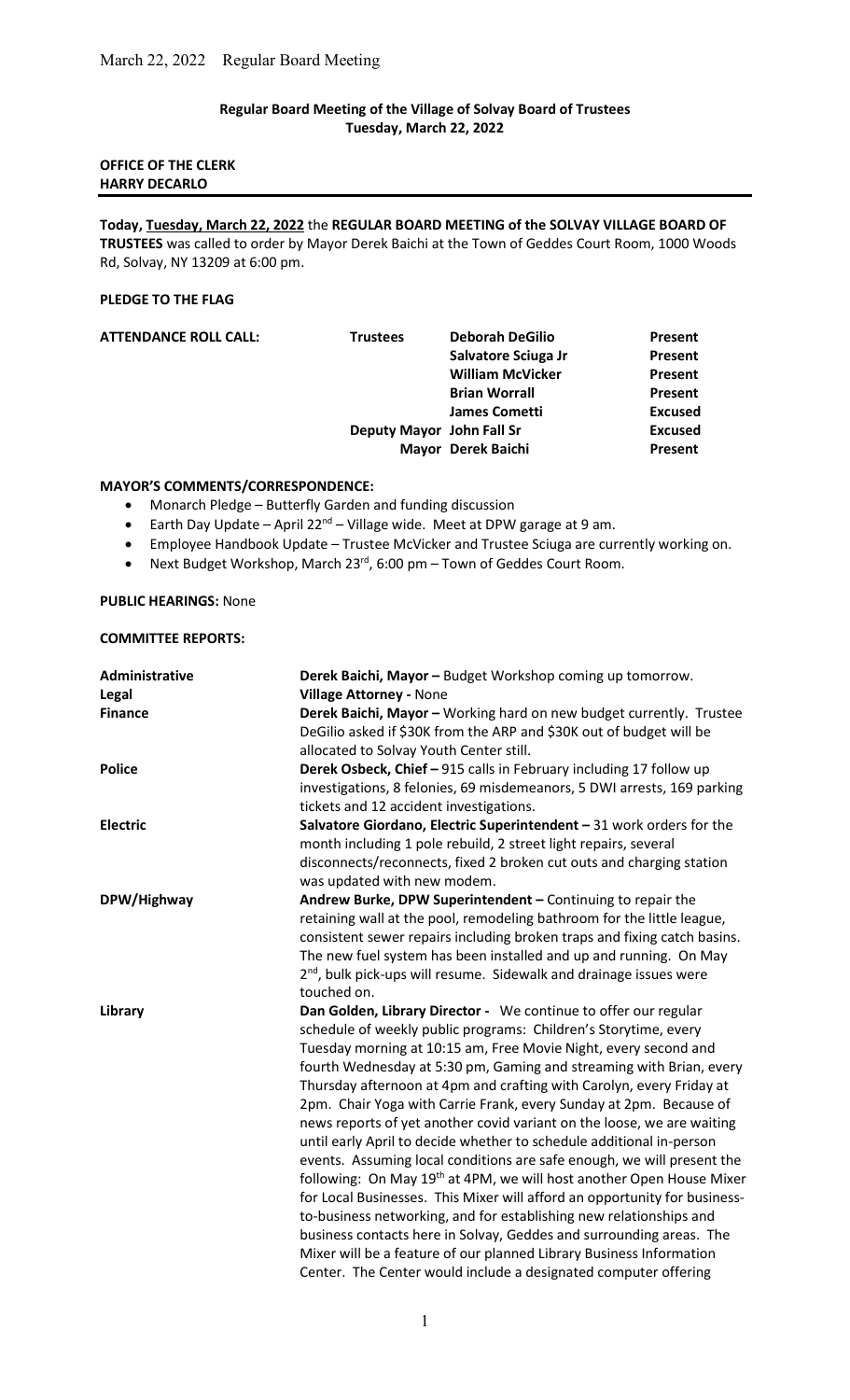|                                | several business and financial databases, and a special business          |
|--------------------------------|---------------------------------------------------------------------------|
|                                | collection. We could also present a series of speakers on various topics  |
|                                | of interest to local entrepreneurs. Plans are also underway to work with  |
|                                | St Camillus and Meals on Wheels to send out another round of Word on      |
|                                | Wheels flyers at the end of March. If we get enough responses from        |
|                                | potential clients, we could start the program in mid-late April. With     |
|                                | regard to the project of digitizing the Solvay Process Collection, we are |
|                                | planning to bring materials to the Village for scanning, and to send      |
|                                | larger-sized artwork and maps to Syracuse Blueprints and Industrial       |
|                                | Color Labs for more advanced-level scanning. Nearly all of the paper      |
|                                | files in the collection are scanned; however, we still have thousands of  |
|                                | photographs, blueprints, artwork and maps in need of digitizing. Finally, |
|                                | in May and June, members of the Library Staff will meet with the Solvay   |
|                                | School District to plan on joint programs for the 2022 Summer Reading     |
|                                | Program for children and teens. A book signing may be in the works as     |
|                                | well.                                                                     |
| <b>Codes</b>                   | Aaron Sauer, Code Enforcement - 17 state fire code violations and 3       |
|                                | new building permits were issued.                                         |
| <b>Stormwater/Montrose Ave</b> | Mark Malley, Village Engineer - Waiting on NYS for update on funding.     |
| <b>Parks</b>                   | Brian Worrall, Trustee - The resolution for approval to proceed with      |
|                                | Boyd Park upgrades is on the agenda this evening. Currently funding for   |
|                                | the project is as follows: \$50K from Budget and \$50k from Grant.        |
|                                |                                                                           |

#### Additional Resolutions from the Village Board: None

PUBLIC COMMENT: (Five Minute Time Limit Per Petitioner)

- Mark Buselli, Town of Geddes Resident provided updates on the Solvay Tigers Little League registration. Player evaluations are currently taking place. You may register your child(ren) through the  $1<sup>st</sup>$  week in May.
- Ron Reudink, Village of Solvay Resident asked about the progress of the Deer Management Plan.

# RESOLUTIONS:

- 1. Authorization from the Board of Trustees to pay C&S Engineers \$15,960.00 for services rendered from 2/1/22 to 2/28/22. (Total Cost to the Village is: \$8,340.00)
	- Below are the specific projects that will be reimbursed through Grant or the County:
		- Invoice No. 01101277 Project No. 114.240.001 Milton Avenue Paving Project Reimbursable Grant

 MOTION: McVicker SECOND: Sciuga

|    | <b>AYES: 5</b>                                                                                                                                                                                | <b>NAYES: 0</b> | <b>MOTION CARRIED</b> |  |
|----|-----------------------------------------------------------------------------------------------------------------------------------------------------------------------------------------------|-----------------|-----------------------|--|
| 2. | Authorization from the Board of Trustees to pay the Cerio Law Offices \$8,950.00 for services<br>rendered for the month of February 2022. A detailed list of charges has been provided to the |                 |                       |  |
|    | Board of Trustees.                                                                                                                                                                            |                 |                       |  |
|    | <b>MOTION: Sciuga</b>                                                                                                                                                                         |                 |                       |  |
|    | <b>SECOND: McVicker</b>                                                                                                                                                                       |                 |                       |  |

AYES: 5 NAYES: 0 MOTION CARRIED

3. Authorization from the Board of Trustees to approve the minutes from the February 22, 2022 Regular Village Board Meeting and the Reading of the Minutes be herewith dispensed. MOTION: Worrall SECOND: Sciuga AYES: 5 NAYES: 0 MOTION CARRIED

4. Authorization from the Board of Trustees to approve the minutes from the March 9, 2022 Special/Budget Meeting and the Reading of the Minutes be herewith dispensed. MOTION: DeGilio SECOND: Worrall AYES: 5 NAYES: 0 MOTION CARRIED